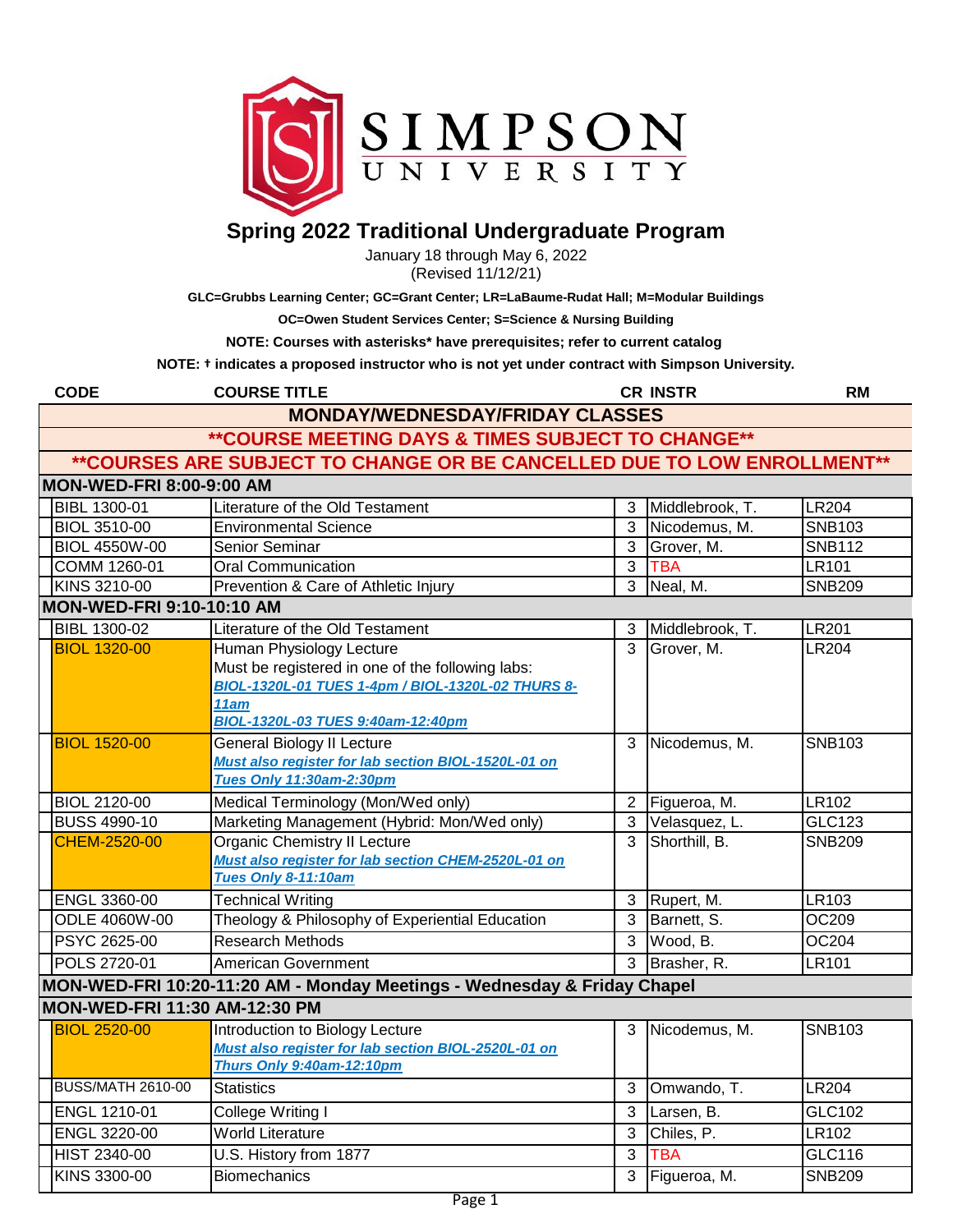| MATH 2530-00                                       | Calculus II                                                                                                              | 4              | Austin, M.    | LR103                      |  |  |  |
|----------------------------------------------------|--------------------------------------------------------------------------------------------------------------------------|----------------|---------------|----------------------------|--|--|--|
|                                                    | Problem-solving Lab: Thurs 11:20am-12:50pm                                                                               |                |               | Lab: LR102                 |  |  |  |
| MUSI 3690-45                                       | Music in World Cultures (synchronous)                                                                                    | 3              | Seaman, M.    | Online                     |  |  |  |
| PHED 1100-00                                       | <b>Fitness and Wellness</b>                                                                                              | 1              | Barnett, S.   | GC <sub>3</sub>            |  |  |  |
| PHIL 3010-00                                       | Philosophy & Critical Thought                                                                                            | 3              | <b>TBA</b>    | <b>LR201</b>               |  |  |  |
| <b>PSYC 3500-00</b>                                | Selected Topics in Psychology                                                                                            | 3              | Wood, B.      | <b>LR101</b>               |  |  |  |
| <b>MON-WED-FRI 12:40-1:40 PM</b>                   |                                                                                                                          |                |               |                            |  |  |  |
| <b>BUSS/CIST 4710-00</b>                           | <b>Computer &amp; Network Security</b>                                                                                   | 3              | <b>TBA</b>    | <b>GLC118</b>              |  |  |  |
|                                                    |                                                                                                                          |                |               |                            |  |  |  |
| <b>BUSS 4910-00</b>                                | Internship (Mon only)                                                                                                    | 3              | Wood, P.      | GLC102                     |  |  |  |
| <b>COMM/LING 4330-00</b>                           | <b>Communicating Cross-Culturally</b>                                                                                    | 3              | <b>TBA</b>    | <b>LR201</b>               |  |  |  |
| MUSI 1630-00                                       | Music Theory II                                                                                                          | 3              | Dillon, L.    | GC <sub>1</sub>            |  |  |  |
| <b>PHYS 2120-00</b>                                | <b>General Physics II Lecture</b><br>Must also register for lab section PHYS-2120L-01 on<br><b>Tues Only 2:40-5:10pm</b> | 3              | Austin, M.    | <b>SNB106</b>              |  |  |  |
| PSYC 4100-00                                       | <b>Human Sexuality</b>                                                                                                   | 3              | <b>TBA</b>    | LR102                      |  |  |  |
| <b>YUTH 3310-00</b>                                | Youth Ministry II                                                                                                        | $\overline{3}$ | Quek, C.      | LR103                      |  |  |  |
| <b>MON-WED-FRI 1:50-2:50 PM</b>                    |                                                                                                                          |                |               |                            |  |  |  |
| <b>BIOL 3120-00</b>                                | <b>Genetics Lecture</b><br>Must also register for lab section BIOL-3120L-01 on<br>Thurs Only 8-11:10am                   | 3              | Figueroa, M.  | <b>SNB111</b>              |  |  |  |
| <b>BUSS/CIST 4810-00</b>                           | System Analysis & Design                                                                                                 | $\overline{4}$ | <b>TBA</b>    | <b>GLC118</b>              |  |  |  |
| <b>CHEM 1520-00</b>                                | <b>General Chemistry II Lecture</b><br>Must also register for lab section CHEM 1520L-01 on<br>Thurs Only 1-4:10pm        | 3              | Shorthill, B. | <b>SNB107</b>              |  |  |  |
| COMM 2231/3231-00                                  | Newspaper Practicum                                                                                                      | 3              | Rupert, M.    | OC210                      |  |  |  |
| CORE 2000-01                                       | <b>Engaging Faith &amp; Society</b>                                                                                      | 3              | Quek, C.      | <b>LR204</b>               |  |  |  |
| PSYC 1700-00                                       | Foundations in Psychology and Social Work (Mon only)                                                                     | 1              | <b>TBA</b>    | <b>GLC116</b>              |  |  |  |
|                                                    | <b>MON-WED-FRI 3:00-4:00 PM</b>                                                                                          |                |               |                            |  |  |  |
| <b>BIOL 3550-00</b>                                | <b>Biochemistry Lecture</b>                                                                                              | 3              | Hooker, B     | <b>SNB111</b>              |  |  |  |
|                                                    | Must also register for lab section BIOL-3550L-01 on                                                                      |                |               |                            |  |  |  |
|                                                    | <b>Thurs Only 1:00-4:10pm</b>                                                                                            |                |               |                            |  |  |  |
| ENGR 2150-00                                       | <b>Statics</b><br>Lecture: Mon/Wed only 3-4pm<br>Lab: Thurs 8-11am                                                       | 3              | Omwando, T.   | LEC: SNB106<br>LAB: SNB106 |  |  |  |
| ENGL 3200W-00                                      | <b>Advanced Composition</b>                                                                                              |                | 3 Larsen, B   | OC209                      |  |  |  |
| KINS 4430-00                                       | <b>Applied Motor Development</b>                                                                                         | $\mathbf{3}$   | Irving, D.    | <b>SNB209</b>              |  |  |  |
| MATH 1830-00                                       | Precalculus                                                                                                              |                | 3 Austin, M.  | <b>GLC123</b>              |  |  |  |
| MINS 4340W-00                                      | <b>Ministry Seminar</b>                                                                                                  |                | 3 Blewett, P. | <b>LR201</b>               |  |  |  |
| MUAP 200I/P/V-00                                   | Studio Class                                                                                                             | $\mathbf 0$    | Dillon, L.    | GC <sub>1</sub>            |  |  |  |
| MUAP 3771-02                                       | CME: Gospel Choir (Mon. Only 3:00-4:30pm)                                                                                |                | $0/1$ Kim, S  | GC3                        |  |  |  |
| PHED 1290-00                                       | <b>Weight Training</b>                                                                                                   | -1             | Wolske, E.    | GC112                      |  |  |  |
| <b>MON-WED-FRI 4:10-5:10 PM</b>                    |                                                                                                                          |                |               |                            |  |  |  |
| <b>MON/WED 5:20 PM and Following</b>               |                                                                                                                          |                |               |                            |  |  |  |
| MUAP 3771-01                                       | CME: Worship Lab (Mon. Only, 5:00-7:00pm)                                                                                |                | $0/1$ Kim, S  | GC <sub>3</sub>            |  |  |  |
| POLS 4000-00                                       | Criminology (Mon only, 6pm-9pm)                                                                                          | $\mathbf{3}$   | <b>TBA</b>    | GLC102                     |  |  |  |
| <b>TUESDAY-THURSDAY CLASSES</b>                    |                                                                                                                          |                |               |                            |  |  |  |
| ** COURSE MEETING DAYS & TIMES SUBJECT TO CHANGE** |                                                                                                                          |                |               |                            |  |  |  |
|                                                    | ** COURSES ARE SUBJECT TO CHANGE OR BE CANCELLED DUE TO LOW ENROLLMENT**                                                 |                |               |                            |  |  |  |
| TUESDAY-THURSDAY 8:00-9:30 AM                      |                                                                                                                          |                |               |                            |  |  |  |
| (ENGR 2150-00 (Lab Thurs 8:00 - 11:00)             |                                                                                                                          |                | Omwando, T.   | <b>SNB106</b>              |  |  |  |
| <b>BILA 2220-00</b>                                | <b>Greek II</b>                                                                                                          |                | 3 Smith, C.   | LR102                      |  |  |  |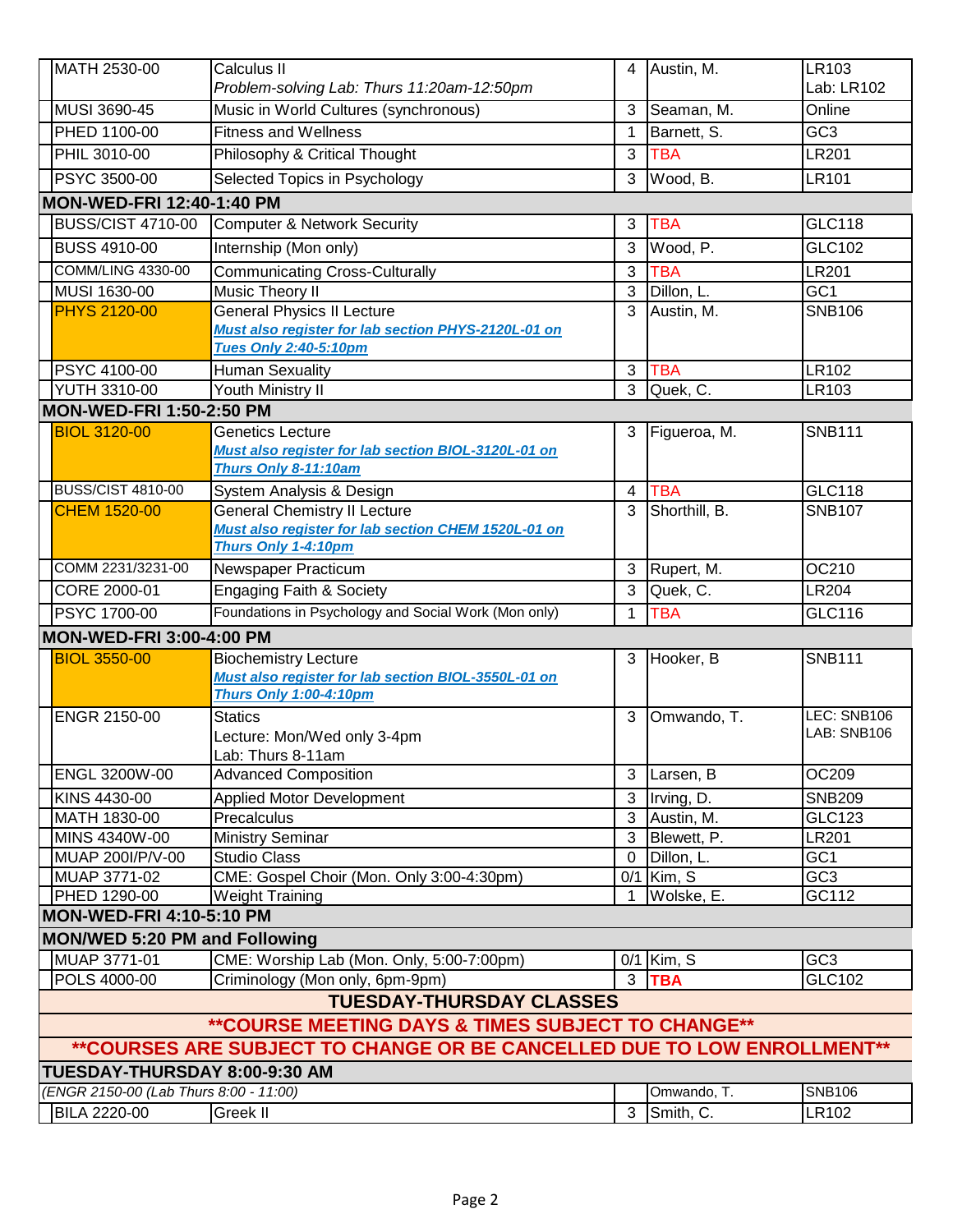| <b>BIOL 1320L-02</b>                   | Human Physiology Lab Section -02                                             | 1            | Grover, M.              | <b>SNB110</b>   |
|----------------------------------------|------------------------------------------------------------------------------|--------------|-------------------------|-----------------|
|                                        | 8:00-11:00am Thurs Only                                                      |              |                         |                 |
|                                        | Must be registered for BIOL-1320-00 Lecture on                               |              |                         |                 |
|                                        | <b>MWF 9:10-10:10am</b>                                                      |              |                         |                 |
| <b>BIOL 3120L-01</b>                   | <b>Genetics Lab Section -01</b>                                              | $\mathbf{1}$ | Figueroa, M             | <b>SNB111</b>   |
|                                        | 8:00-11:10am Thurs Only                                                      |              |                         |                 |
|                                        | Must be registered for BIOL-3120-00 Lecture on                               |              |                         |                 |
|                                        | <b>MWF 1:50-2:50pm</b>                                                       |              |                         |                 |
| <b>BUSS/COMM 3305-00</b>               | <b>Convergent Media</b>                                                      |              | 3 Rupert, M.            | GLC116          |
| <b>CHEM 2520L-01</b>                   | Organic Chemistry II Lab Section -01                                         | $\mathbf{1}$ | Shorthill, B.           | <b>SNB107</b>   |
|                                        | 8:00-11:10am Tues Only<br>Must be registered for CHEM-2520-00 Lecture on     |              |                         |                 |
|                                        | MWF 9:10-10:10am                                                             |              |                         |                 |
| COMM 1260-02                           | <b>Oral Communication</b>                                                    | 3            | <b>TBA</b>              | <b>LR101</b>    |
| EDUC 2000-00                           | Introduction to Education                                                    | 3            | Anberg-Espinosa, M.     | GLC102          |
| KINS 4200-00                           | <b>Exercise Perscription</b>                                                 | 3            | Guerrero, D.            | <b>SNB209</b>   |
| MATH 1520-00                           | Intermediate Algebra                                                         | 3            | Amde, L.                | GLC123          |
| PSYC 3620-00                           | <b>Counseling Skills</b>                                                     | 3            | Lemmer, S.              | OC204           |
| <b>TUES-THURS 9:40-11:10 AM</b>        |                                                                              |              |                         |                 |
| BIBL 1310-01                           | Literature of the New Testament                                              | 3            | Smith, C.               | <b>LR201</b>    |
| <b>BIOL 1320L-03</b>                   | Human Physiology Lab Section -03                                             | $\mathbf{1}$ | Grover, M.              | <b>SNB110</b>   |
|                                        | 9:40am-12:40pm Tues Only                                                     |              |                         |                 |
|                                        | Must be registered for BIOL-1320-00 Lecture on                               |              |                         |                 |
|                                        | <b>MWF 9:10-10:10am</b>                                                      |              |                         |                 |
| <b>BIOL 2520L-01</b>                   | Introduction to Biology Lab Section -01                                      | $\mathbf{1}$ | Nicodemus, M.           | <b>SNB103</b>   |
|                                        | 9:40am-12:10pm Thurs Only                                                    |              |                         |                 |
|                                        | Must be registered for BIOL-2520-00 Lecture on<br><b>MWF 11:30am-12:30pm</b> |              |                         |                 |
| <b>BUSS 2950-00</b>                    | <b>Prinicples of Finance</b>                                                 | 3            | Sloan, D.               | LR102           |
| COMM 4220W-00                          | Seminar-Speech Communication                                                 | 3            | Rupert, M.              | GLC102          |
| HUMA 1460-00                           | <b>World Civilizations II</b>                                                |              | Orr, T.                 | <b>LR204</b>    |
|                                        |                                                                              | 3            |                         |                 |
| HUMA 2440-00                           | Fine Arts in Western Culture                                                 | 3            | Larsen, B.              | LR101           |
| KINS 4460-00                           | <b>Exercise &amp; Nutrition for Special Populations</b>                      | 3            | Morrison, H.            | <b>SNB209</b>   |
| MINS 4500-00                           | Leadership in Ministry                                                       | 3            | Barnett, S.             | OC209           |
| MUSI 1600-00                           | Music in History & Context: Rock & Roll                                      |              | 3 Mithcell, S           | GC <sub>3</sub> |
| MUSI 1730-00                           | Music Theory Lab II (Tues/Thurs 10-11am)                                     | 2            | Dillon, L               | GC <sub>2</sub> |
| ODLE 3960-00                           | Survey of Leadership Theories                                                | 3            | Barnett, S.             | OC209           |
| POLS 2910/4005-00<br>PSYC 4923-00      | Selected Topics in Political Science<br>Psychology Field Experience          | 3<br>3       | Brasher, R.<br>Wood, B. | OC204           |
|                                        |                                                                              |              |                         | LR103           |
| <b>TUES-THURS 11:20 AM-12:50 PM</b>    |                                                                              |              |                         |                 |
| <b>BIOL 1520L-01</b>                   | General Biology II Lab                                                       | 1            | Nicodemus, M.           | <b>SNB103</b>   |
|                                        | 11:30am-2:30pm Tues Only<br>Must be registered for BIOL-1520-00 Lecture on   |              |                         |                 |
|                                        | <b>MWF 9:10-10:10am</b>                                                      |              |                         |                 |
| <b>BUSS 2910-00</b>                    | Principles of Managerial Accounting/Acct II                                  | 3            | Zeliff, A.              | OC204           |
| <b>BUSS 4200-10</b>                    | <b>Business Strategy and Policy</b>                                          | 3            | Sloan, D.               | LR201           |
|                                        |                                                                              |              |                         |                 |
| COMM 4110-00                           | <b>Public Relations</b>                                                      | 3            | Rupert, M.              | OC209           |
| HIST 3385-00                           | History of the Islamic Worlds                                                | $\mathbf{3}$ | Orr, T.                 | LR102           |
| KINS 3200-00                           | Measurement & Evaluation in Kinesiology                                      | 3            | Morrison, H.            | <b>SNB209</b>   |
| MATH 1511-00                           | Elementary Algebra II                                                        | 3            | Amde, L.                | GLC102          |
| MINS 3210-00                           | Principles & Practice of Evangelism                                          | 3            | Quek, C.                | GLC116          |
| <b>MUAP 1783/</b><br>3783-00.00/-00.01 | Jazz Ensemble                                                                |              | 0/1 Mitchell, S.        | GC <sub>3</sub> |
| PSYC 3700W-00                          |                                                                              |              |                         | LR101           |
| <b>TUES-THURS 1:00-2:30 PM</b>         | <b>Theories of Counseling</b>                                                |              | 3 Lemmer, S.            |                 |
|                                        |                                                                              |              |                         |                 |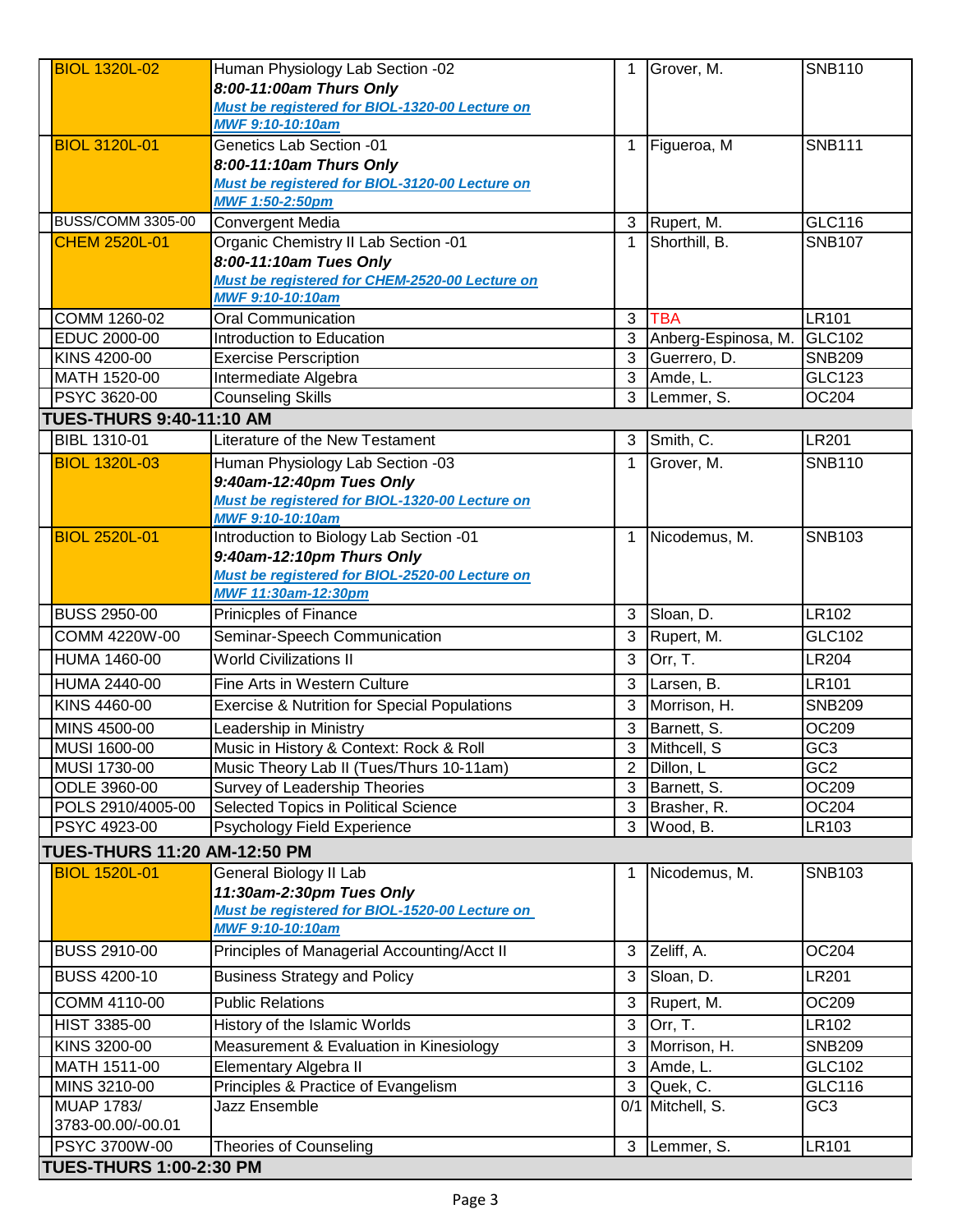| BIBL 1310-01                   | Literature of the New Testament                                                                        | 3            | Smith, C.                | <b>LR204</b>    |
|--------------------------------|--------------------------------------------------------------------------------------------------------|--------------|--------------------------|-----------------|
| <b>BIOL 1320L-01</b>           | Human Physiology Lab Section -01                                                                       | 1            | Grover, M                | <b>SNB110</b>   |
|                                | 1:00-4:00pm Tues Only                                                                                  |              |                          |                 |
|                                | Must be registered for BIOL-1320-00 Lecture on                                                         |              |                          |                 |
|                                | MWF 9:10-10:10am                                                                                       |              |                          |                 |
| <b>BIOL 3550L-01</b>           | <b>Biochemistry Lab Section -01</b>                                                                    | $\mathbf{1}$ | Hooker, B.               | <b>SNB111</b>   |
|                                | 1:00-4:10pm Thurs Only                                                                                 |              |                          |                 |
|                                | Must be registered for BIOL-3550-00 Lecture on                                                         |              |                          |                 |
|                                | <b>MWF 3-4:00pm</b>                                                                                    |              |                          |                 |
| <b>BUSS 3620-00</b>            | <b>Cloud Computing</b>                                                                                 | 3            | <b>TBA</b>               | <b>GLC118</b>   |
| <b>CCST 3740-00</b>            | Peoples of the World                                                                                   |              | 3 Wolske, E.             | LR103           |
| <b>CHEM 1520L-01</b>           | General Chemistry II Lab Section -01                                                                   | $\mathbf{1}$ | Shorthill, B.            | <b>SNB107</b>   |
|                                | 1:00-4:10pm Tues Only                                                                                  |              |                          |                 |
|                                | Must be registered for CHEM-1520-00 Lecture on                                                         |              |                          |                 |
|                                | <b>MWF 1:50-2:50pm</b>                                                                                 |              |                          |                 |
| <b>BUSS 4940W/</b>             | <b>Ethics in Business/Communication Ethics</b>                                                         | 3            | Woznica, M.              | GLC116          |
| COMM 3240-00                   |                                                                                                        |              |                          |                 |
| <b>HIST 3300-00</b>            | History of Modern Europe                                                                               | 3            | Orr, T.                  | <b>LR201</b>    |
| MUAP 1753-00                   | <b>Guitar Class</b>                                                                                    | $\mathbf 1$  | Mitchell, S.             | GC1             |
| MUSI 3620-00                   | <b>Contemporary Songwriting</b>                                                                        |              | $\overline{3}$ Kim, S.   | GC <sub>3</sub> |
| ODLE 2005-00                   | <b>Outdoor Living Skills</b>                                                                           | 2            | Barnett, S.              | <b>GLC123</b>   |
| <b>POLS 3700-00</b>            | <b>International Relations</b>                                                                         | 3            | Brasher, R.              | LR102           |
| <b>PSYC 3400-00</b>            | <b>Multicultural Psychology</b>                                                                        |              | 3 Lemmer, S.             | OC204           |
| <b>TUES-THURS 2:40-4:10 PM</b> |                                                                                                        |              |                          |                 |
| <b>BUSS/COMM 4670-10</b>       | Communication, Leadership & Organization                                                               | 3            | Velasquez, L.            | LR101           |
|                                | (Hybrid, Tues only)                                                                                    |              |                          |                 |
| COMM 3060-00                   | <b>Argumentation &amp; Debate</b>                                                                      |              | 3 Woznica, M.            | <b>GLC116</b>   |
| HIST 4300/4700-00              | <b>Colonial America</b>                                                                                |              | 3 Ayabe, J.              | OC204           |
| <b>MUAP 1712/</b>              | Simpson Chorale                                                                                        |              | $\overline{0/1}$ Kim, S. | GC <sub>1</sub> |
| 3712-00.00/-00.01              |                                                                                                        |              |                          |                 |
| <b>PHYS 2120L-01</b>           | General Physics II Lab Section -01                                                                     |              | 1 Austin, M.             | <b>SNB106</b>   |
|                                | 2:40-5:10pm Tues Only                                                                                  |              |                          |                 |
|                                | Must be registered for PHYS-2120-00 Lecture on                                                         |              |                          |                 |
|                                | MWF 12:40-1:40pm                                                                                       |              |                          |                 |
| <b>TUES-THURS 4:20-5:50 PM</b> |                                                                                                        |              |                          |                 |
| EDUC 4420-00                   | Curriculum and Instruction in the Elementary School                                                    | 5            | Brogoitti, A.            | GLC102          |
|                                | (Tues 4:30 - 8:30 pm)                                                                                  |              |                          |                 |
| <b>EDUC 4430A-00</b>           | Curriculum and Instruction in the Secondary School:                                                    | 5            | Mason, J.                | GLC116          |
|                                | English (Tues 4:30-8:30pm)                                                                             |              |                          |                 |
| EDUC 4430B-00                  | Curriculum and Instruction in the Secondary School:                                                    | 5            | Mason, J.                | GLC116          |
|                                | Social Science (Tues 4:30-8:30pm)                                                                      |              |                          |                 |
| EDUC 4430C-00                  | Curriculum and Instruction in the Secondary School:                                                    | 5            | Mason, J.                | GLC116          |
|                                | Mathematics (Tues 4:30-8:30pm)                                                                         |              |                          |                 |
|                                |                                                                                                        |              |                          |                 |
| EDUC 4430D-00                  | Curriculum and Instruction in the Secondary School:                                                    | 5            | Mason, J.                | GLC116          |
|                                | Science (Tues 4:30-8:30pm)                                                                             |              |                          |                 |
| EDUC 4430E-00                  | Curriculum and Instruction in the Secondary School:                                                    | 5            | Mason, J.                | GLC116          |
|                                | Physical Education (Tues 4:30-8:30pm)                                                                  |              |                          |                 |
| EDUC 4430F-00                  | Curriculum and Instruction in the Secondary School:                                                    | 5            | Mason, J.                | GLC116          |
| EDUC 4430G-00                  | Languages Other Than English (Tues 4:30-8:30pm)<br>Curriculum and Instruction in the Secondary School: | 5            | Mason, J.                | GLC116          |
|                                | Music (Tues 4:30-8:30pm)                                                                               |              |                          |                 |
| EDUC 4430H-00                  | Curriculum and Instruction in the Secondary School: Art                                                | 5            | Mason, J.                | GLC116          |
|                                | (Tues 4:30-8:30pm)                                                                                     |              |                          |                 |
| EDUC 4430I-00                  | Curriculum and Instruction in the Secondary School:                                                    | 5            | Mason, J.                | GLC116          |
|                                | Business (Tues 4:30-8:30pm)                                                                            |              |                          |                 |
| EDUC 4430J-00                  | Curriculum and Instruction in the Secondary School:                                                    | 5            | Mason, J.                | GLC116          |
|                                | Agriculture (Tues 4:30-8:30pm)                                                                         |              |                          |                 |
|                                |                                                                                                        |              |                          |                 |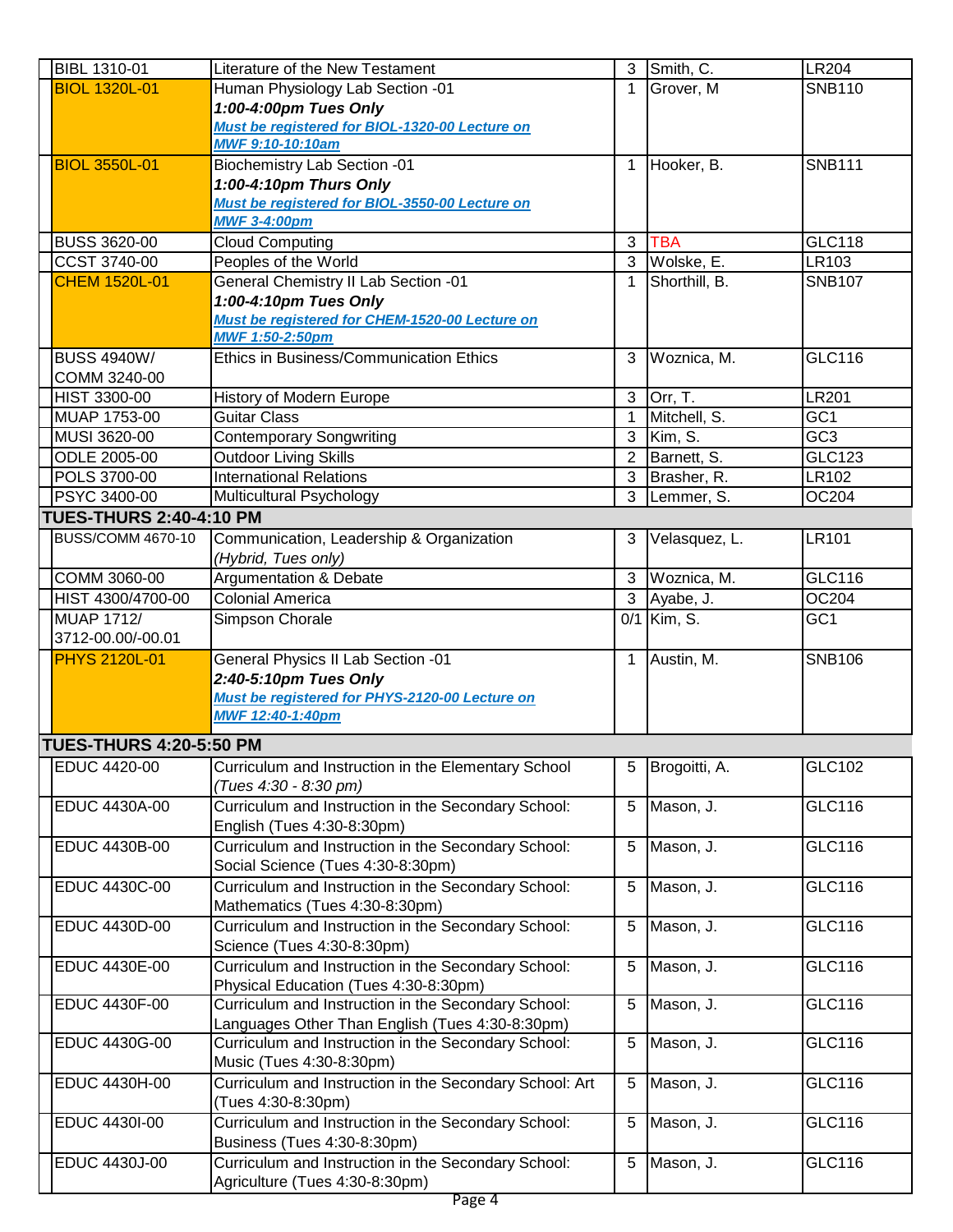| <b>EDUC 4430K-00</b>                    | Curriculum and Instruction in the Secondary School:<br>Health (Tues 4:30-8:30pm)                         | 5 | Mason, J.              | <b>GLC116</b>   |  |
|-----------------------------------------|----------------------------------------------------------------------------------------------------------|---|------------------------|-----------------|--|
| <b>EDUC 4430L-00</b>                    | Curriculum and Instruction in the Secondary School:<br>Home Economics (Tues 4:30-8:30pm)                 | 5 | Mason, J.              | GLC116          |  |
| <b>EDUC 4430M-00</b>                    | Curriculum & Instruction in the Secondary School:<br>Industrial & Technical Education (Tues 4:30-8:30pm) | 5 | Mason, J.              | GLC116          |  |
| <b>POLS 3720-00</b>                     | <b>Political Ethics</b>                                                                                  | 3 | TBA                    | OC209           |  |
| <b>TUES-THURS 5:30 PM and Following</b> |                                                                                                          |   |                        |                 |  |
| <b>IMUAP 1714/</b><br>3714-00.00/-00.01 | Shasta Symphony Ochestra (Tues 6:30pm-9:20pm)                                                            |   | 0/1 Kim, S./Specht, J. | <b>TBA</b>      |  |
| <b>IMUAP 1722/</b><br>3722-00.00/-00.01 | Simpson Symphonic Choir (Thurs 6:30-8:45pm)                                                              |   | 0/1 Kim, S.            | GC <sub>1</sub> |  |
| <b>PSYC/SOCI</b><br>3110-10             | Introduction to Social Work<br>(Hybrid: Online & Tues 6:00 - 8:00 pm)                                    | 3 | Kamla, M.              | LR102           |  |
| $\mathbf{A}$ . The set of $\mathbf{A}$  |                                                                                                          |   |                        |                 |  |

**ONLINE**

## **\*\*COURSE MEETING DAYS & TIMES SUBJECT TO CHANGE\*\***

# **\*\*COURSES ARE SUBJECT TO CHANGE OR BE CANCELLED DUE TO LOW ENROLLMENT\*\***

| <b>ANTH 3110-45</b> | <b>Cultural Anthropology</b>             | 3 | Braun, C.    | Online |
|---------------------|------------------------------------------|---|--------------|--------|
| <b>BUSS 2930-45</b> | Microeconomics                           | 3 | Wood, P.     | Online |
| <b>BUSS 3955-45</b> | Foundations of Information Systems       | 3 | Babb, D.     | Online |
| <b>CCST 4120-45</b> | The Christian & Social Justice           | 3 | Such, B.     | Online |
| COMM 1260-45        | <b>Oral Communication</b>                | 3 | TBA          | Online |
| COMM 4830-45        | Interactive Design                       | 3 | ГВА          | Online |
| <b>ENGL 1220-45</b> | College Writing II                       | 3 | ГВА          | Online |
| <b>HUMA 1460-45</b> | <b>World Civilizations II</b>            | 3 | ГВА          | Online |
| KINS 4440-45        | <b>Health Education &amp; Promotion</b>  | 3 | Morrison, H. | Online |
| KINS 4500-45        | Organization & Administration of Phys Ed | 3 | Morrison, H. | Online |
| MATH 2300-45        | Math for the Educated Citizen            | 3 | Perdue, L.   | Online |
| PHYS 3200-45        | Earth and Space Science                  | 3 | Perdue, L.   | Online |
| POLS 2720-45        | American Government                      | 3 | Brasher, R.  | Online |
| PSYC 2040-45        | Psychopathology                          | 3 | Lemmer, S.   | Online |
| <b>PSYC 2050-45</b> | Social Psychology                        | 3 | TBA          | Online |
| PSYC 3640-45        | <b>Theories of Personality</b>           | 3 | TBA          | Online |
| SOCI 1800-45        | Introduction to Sociology                | 3 | Cook, C.     | Online |

| <b>COURSES TO BE ARRANGED</b> |                                                                         |          |               |                     |
|-------------------------------|-------------------------------------------------------------------------|----------|---------------|---------------------|
|                               | <b>**COURSE MEETING DAYS &amp; TIMES SUBJECT TO CHANGE**</b>            |          |               |                     |
|                               | **COURSES ARE SUBJECT TO CHANGE OR BE CANCELLED DUE TO LOW ENROLLMENT** |          |               |                     |
| <b>BIOL 4730-00</b>           | Biology Internship                                                      | 3        | Shorthill, B. | Internship          |
| <b>BTEC 3700-89</b>           | Biotech: E&R                                                            | 3        | TBA           | <b>Direct Study</b> |
| <b>ENGL 4220-89</b>           | <b>Children's Literature</b>                                            | 3        | Larsen, B.    |                     |
| <b>HIST 3340-00</b>           | <b>History of California</b>                                            | 3        | Ayabe, J.     |                     |
| KINS 4600-00                  | Kinesiology Intership                                                   | 3        | Morrison, H.  | Internship          |
| <b>LEAD 2000</b>              | <b>Service Seminar</b>                                                  | $\Omega$ | Slosted, N.   |                     |
| -01/02/03/04                  | Meets twice, meetings to be arranged                                    |          |               |                     |
| MUSI 3700-00                  | <b>Computer Music Technology</b>                                        | 3        | Clarke, T.    |                     |
| ODLE 1005-00                  | Wilderness Journey                                                      | 3        | Barnett, S.   |                     |
|                               | Overnight Trip May 9-19, 2022                                           |          |               |                     |
| ODLE 1025-00                  | Mountaineering                                                          |          | Wolske, G.    |                     |
| ODLE 4950-89                  | Senior Seminar                                                          |          | Barnett, S.   | <b>Direct Study</b> |
| PSYC 3100-89                  | <b>Psychological Testing</b>                                            | 3        | Lemmer, S.    | <b>Direct Study</b> |
| <b>PSYC 4690-89</b>           | <b>Senior Seminar</b>                                                   | 3        | Wood, B.      | <b>Direct Study</b> |